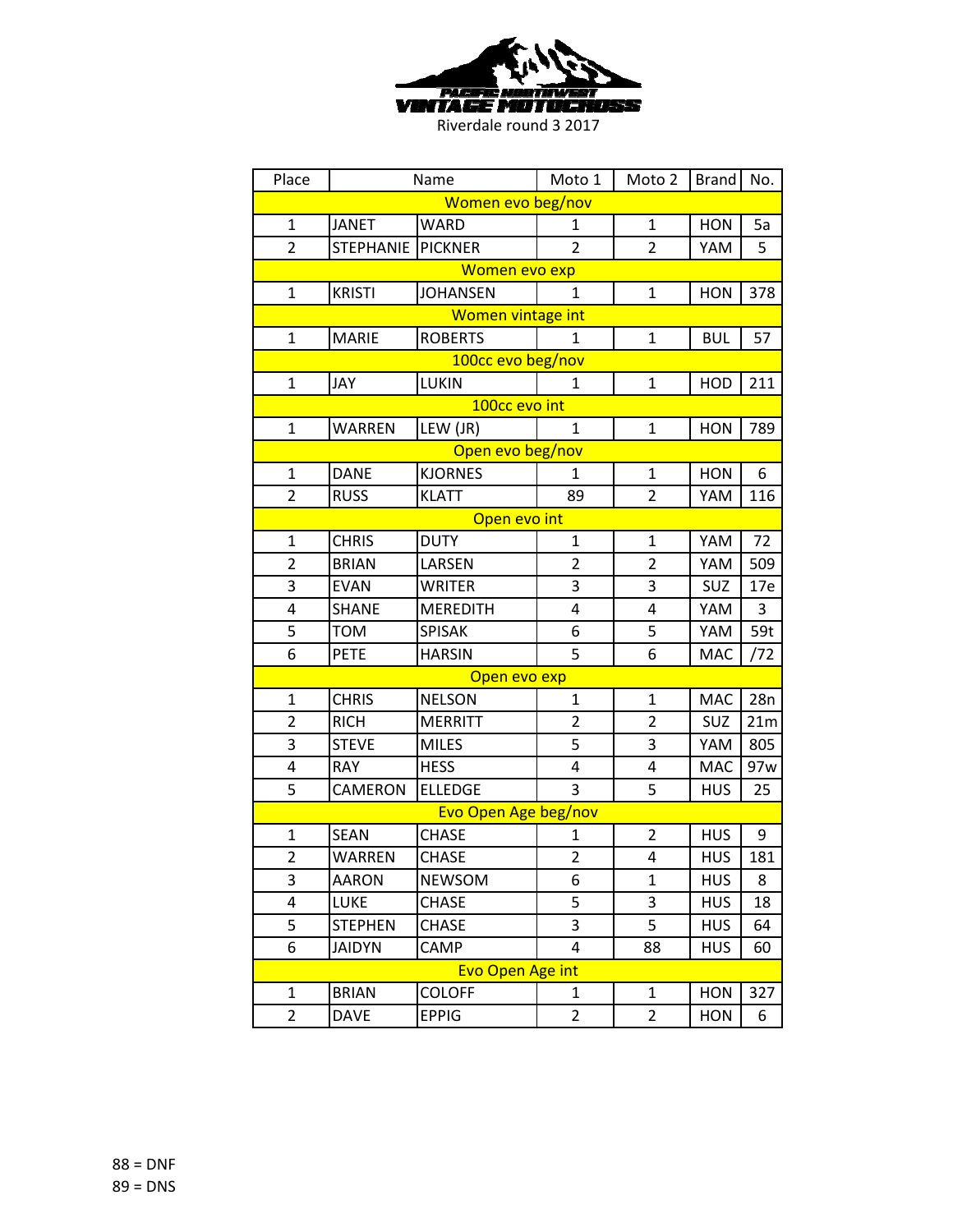

| Place           |                | Name             | Moto 1         | Moto 2         | <b>Brand</b> | No.             |  |
|-----------------|----------------|------------------|----------------|----------------|--------------|-----------------|--|
| 125 evo beg/nov |                |                  |                |                |              |                 |  |
| $\mathbf{1}$    | <b>SEAN</b>    | <b>CHASE</b>     | $\mathbf{1}$   | $\mathbf{1}$   | <b>HUS</b>   | /9              |  |
|                 |                | 125 evo int      |                |                |              |                 |  |
| $\mathbf{1}$    | <b>KEEDEN</b>  | <b>RENION</b>    | $\overline{2}$ | $\mathbf{1}$   | <b>HON</b>   | 789             |  |
| $\overline{2}$  | <b>GRANT</b>   | <b>ELSWORTH</b>  | 3              | $\overline{2}$ | <b>HON</b>   | 60              |  |
| 3               | <b>NATE</b>    | <b>EDIE</b>      | $\mathbf{1}$   | 4              | SUZ          | 36              |  |
| 4               | <b>BRIAN</b>   | <b>COLOFF</b>    | 4              | 3              | <b>HON</b>   | 327             |  |
| 5               | <b>KRISTI</b>  | <b>JOHANSEN</b>  | 5              | 5              | <b>HON</b>   | 378             |  |
| 6               | <b>CHRIS</b>   | <b>SICILIA</b>   | 88             | 88             | HUS          | 321             |  |
| $\overline{7}$  | <b>DAVE</b>    | <b>EPPIG</b>     | 88             | 89             | SUZ          | /60             |  |
|                 |                | 125 evo exp      |                |                |              |                 |  |
| $\mathbf{1}$    | <b>MARK</b>    | SULLIVAN         | $\mathbf{1}$   | $\mathbf{1}$   | YAM          | 675             |  |
|                 |                | 250 evo beg/nov  |                |                |              |                 |  |
| 1               | <b>JACOB</b>   | <b>LAUTER</b>    | 3              | $\mathbf{1}$   | YAM          | 91              |  |
| $\overline{2}$  | <b>DAN</b>     | <b>BELOIT</b>    | $\overline{2}$ | 3              | YAM          | 71              |  |
| 3               | <b>BILLY</b>   | <b>WINKER</b>    | 5              | $\overline{2}$ | YAM          | 19v             |  |
| 4               | <b>LUKE</b>    | <b>CHASE</b>     | $\mathbf{1}$   | 6              | <b>HUS</b>   | 18              |  |
| 5               | <b>REED</b>    | <b>EVANS</b>     | 4              | 4              | YAM          | 12              |  |
| 6               | <b>STEPHEN</b> | <b>CHASE</b>     | 6              | 5              | <b>HUS</b>   | 64              |  |
| $\overline{7}$  | <b>JASON</b>   | <b>REGAN</b>     | 89             | $\overline{7}$ | <b>HON</b>   | 9               |  |
| 8               | <b>KEN</b>     | <b>CUTSFORTH</b> | 7              | 89             | YAM          | 59k             |  |
| 9               | <b>MICHAEL</b> | <b>CARPENTER</b> | 8              | 89             | <b>HON</b>   | 330             |  |
|                 |                | 250 evo int      |                |                |              |                 |  |
| $\mathbf{1}$    | <b>CRAIG</b>   | <b>INGRAM</b>    | $\mathbf 1$    | $\mathbf{1}$   | <b>MAC</b>   | 82 <sub>n</sub> |  |
| $\overline{2}$  | <b>DAVID</b>   | ANDERSON         | $\overline{2}$ | 6              | SUZ          | 17              |  |
| 3               | <b>AARON</b>   | <b>RUSSEL</b>    | $\overline{7}$ | $\overline{2}$ | YAM          | 182             |  |
| 4               | <b>MIKE</b>    | <b>WEAVER</b>    | 3              | $\overline{7}$ | YAM          | 122             |  |
| 5               | <b>WARREN</b>  | LEW (JR)         | 8              | 3              | YAM          | 198             |  |
| 6               | <b>MAT</b>     | <b>WAHLSTROM</b> | 10             | 4              | <b>HUS</b>   | 507             |  |
| $\overline{7}$  | <b>JORDON</b>  | <b>WOODWORTH</b> | 9              | 5              | <b>MAC</b>   | 24              |  |
| 8               | <b>JEFF</b>    | <b>MCCLAIN</b>   | 4              | 88             | <b>HON</b>   | 671             |  |
| 9               | <b>CONNER</b>  | <b>REINKE</b>    | 5              | 88             | SUZ          | 077             |  |
| 10              | <b>BRIAN</b>   | LARSEN           | 6              | 88             | YAM          | 509             |  |
|                 |                | 250 evo exp      |                |                |              |                 |  |
| $\mathbf{1}$    | <b>BLAKE</b>   | <b>KELLY</b>     | $\mathbf{1}$   | $\mathbf{1}$   | YAM          | 12              |  |
| $\overline{2}$  | <b>BOB</b>     | <b>WINKER</b>    | $\overline{2}$ | 3              | YAM          | 116x            |  |
| 3               | <b>KELLY</b>   | YOUNG            | 89             | $\overline{2}$ | YAM          | 4x              |  |
|                 |                | +40 evo beg/nov  |                |                |              |                 |  |
| 1               | <b>DAN</b>     | <b>BELOIT</b>    | 1              | $\mathbf{1}$   | YAM          | 71              |  |
| 2               | <b>PATRICK</b> | <b>HOWLAND</b>   | $\overline{2}$ | $\overline{2}$ | SUZ          | 13              |  |
| 3               | <b>RUSS</b>    | <b>KLATT</b>     | 3              | 3              | YAM          | 116             |  |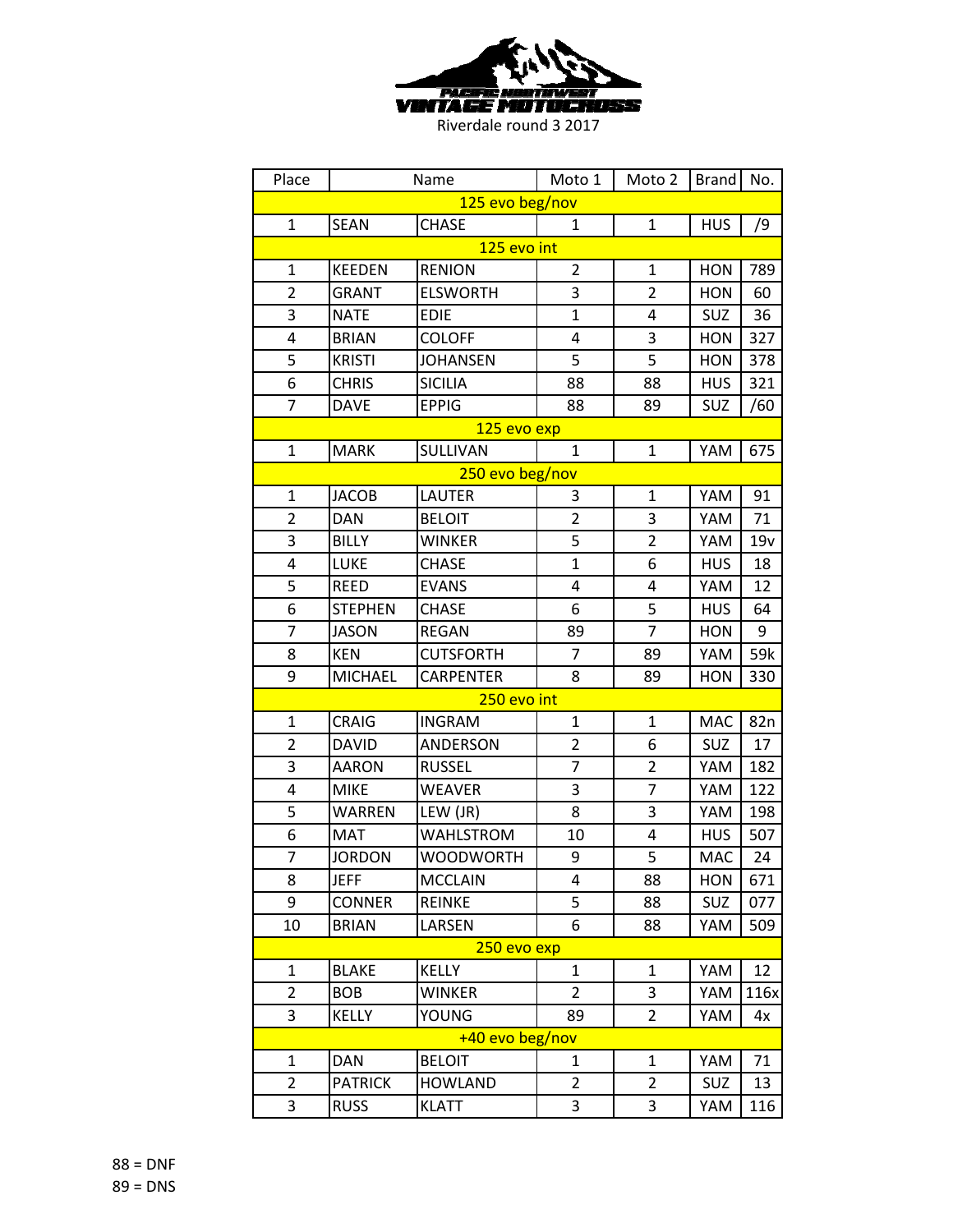

| Place          |              | Name                | Moto 1                  | Moto 2         | <b>Brand</b> | No.             |  |
|----------------|--------------|---------------------|-------------------------|----------------|--------------|-----------------|--|
| +40 evo int    |              |                     |                         |                |              |                 |  |
| $\mathbf{1}$   | <b>CRAIG</b> | <b>INGRAM</b>       | $\mathbf{1}$            | $\overline{2}$ | <b>MAC</b>   | 82n             |  |
| $\overline{2}$ | <b>MIKE</b>  | <b>WEAVER</b>       | $\overline{2}$          | 3              | YAM          | 122             |  |
| 3              | AARON        | <b>RUSSEL</b>       | 3                       | 4              | YAM          | 12              |  |
| 4              | <b>SHANE</b> | <b>MEREDITH</b>     | 4                       | 5              | YAM          | 3               |  |
| 5              | TOM          | <b>SPISAK</b>       | 6                       | 6              | YAM          | 59t             |  |
| 6              | <b>GRANT</b> | <b>ELSWORTH</b>     | 5                       | 7              | <b>HON</b>   | 60              |  |
| $\overline{7}$ | <b>JEFF</b>  | <b>CRAWFORD</b>     | 88                      | $\mathbf{1}$   | YAM          | 411             |  |
|                |              | +40 evo exp         |                         |                |              |                 |  |
| $\mathbf{1}$   | <b>CHRIS</b> | <b>NELSON</b>       | $\mathbf{1}$            | $\mathbf{1}$   | <b>MAC</b>   | 28n             |  |
| $\overline{2}$ | <b>BOB</b>   | <b>WINKER</b>       | $\overline{2}$          | $\overline{2}$ | YAM          | 116x            |  |
|                |              | +50 evo beg/nov     |                         |                |              |                 |  |
| $\mathbf{1}$   | <b>SEAN</b>  | <b>CHASE</b>        | 1                       | $\overline{2}$ | <b>HUS</b>   | 9               |  |
| $\overline{2}$ | <b>MIKE</b>  | <b>BUSTO</b>        | 2                       | 3              | SUZ          | 4t              |  |
| 3              | <b>TONY</b>  | <b>MILLER</b>       | 3                       | 4              | <b>MAC</b>   | 88              |  |
| 4              | <b>KEN</b>   | <b>CUTSFORTH</b>    | 6                       | 5              | YAM          | 59k             |  |
| 5              | <b>BILLY</b> | <b>WINKER</b>       | 88                      | $\mathbf{1}$   | YAM          | 19v             |  |
| 6              | <b>RICK</b>  | <b>STIEBER</b>      | 4                       | 88             | <b>BUL</b>   | 20              |  |
| 7              | <b>RICK</b>  | <b>COOPER</b>       | 88                      | 88             | <b>MAC</b>   | 24              |  |
| 8              | <b>BRETT</b> | <b>BINNIE</b>       | 5                       | 89             | YAM          | /71             |  |
|                |              | $+50$ evo int       |                         |                |              |                 |  |
| $\mathbf{1}$   | <b>JEFF</b>  | <b>MCCLAIN</b>      | $\mathbf{1}$            | $\overline{2}$ | <b>HON</b>   | 671             |  |
| $\overline{2}$ | <b>BRAD</b>  | <b>BRYANT</b>       | $\overline{\mathbf{c}}$ | 3              | YAM          | 402             |  |
| 3              | <b>JEFF</b>  | <b>CONNER</b>       | $\overline{7}$          | 4              | <b>MAC</b>   | 54              |  |
| 4              | <b>BRIAN</b> | LARSEN              | 5                       | 6              | YAM          | 509             |  |
| 5              | <b>MARK</b>  | <b>HECTOR</b>       | 4                       | 8              | <b>HON</b>   | 40              |  |
| 6              | <b>KEVIN</b> | <b>COOLEY</b>       | 3                       | 10             | <b>SUZ</b>   | 13              |  |
| 7              | DAVID        | <b>ANDERSON</b>     | 10                      | 5              | SUZ          | 17              |  |
| 8              | <b>DAVID</b> | <b>WEBER</b>        | 8                       | 7              | <b>HUS</b>   | 269             |  |
| 9              | <b>RAY</b>   | <b>MATSON</b>       | 9                       | 9              | YAM          | 76              |  |
| 10             | <b>DOUG</b>  | <b>MATTSON</b>      | 88                      | 1              | YAM          | 9               |  |
| 11             | JAN          | <b>BABENDERERDE</b> | 6                       | 88             | YAM          | 612             |  |
| 12             | <b>WYATT</b> | <b>FOSS</b>         | 88                      | 89             | YAM          | 61              |  |
| 13             | <b>DAVID</b> | GLASSOW             | 89                      | 89             | HON          | 84              |  |
|                |              | +50 evo exp         |                         |                |              |                 |  |
| 1              | <b>MARK</b>  | SULLIVAN            | $\overline{2}$          | 1              | YAM          | 675             |  |
| $\overline{2}$ | <b>RANDY</b> | <b>HUBBARD</b>      | $\mathbf 1$             | 4              | <b>HON</b>   | 571             |  |
| 3              | <b>RICH</b>  | <b>MERRITT</b>      | 3                       | 3              | SUZ          | 21 <sub>m</sub> |  |
| 4              | RAY          | <b>HESS</b>         | 5                       | 5              | <b>MAC</b>   | 97w             |  |
| 5              | <b>STEVE</b> | <b>MILES</b>        | 4                       | 6              | YAM          | 805             |  |
| 6              | <b>KELLY</b> | <b>RAMBO</b>        | 88                      | 2              | MAC          | 22t             |  |

88 = DNF 89 = DNS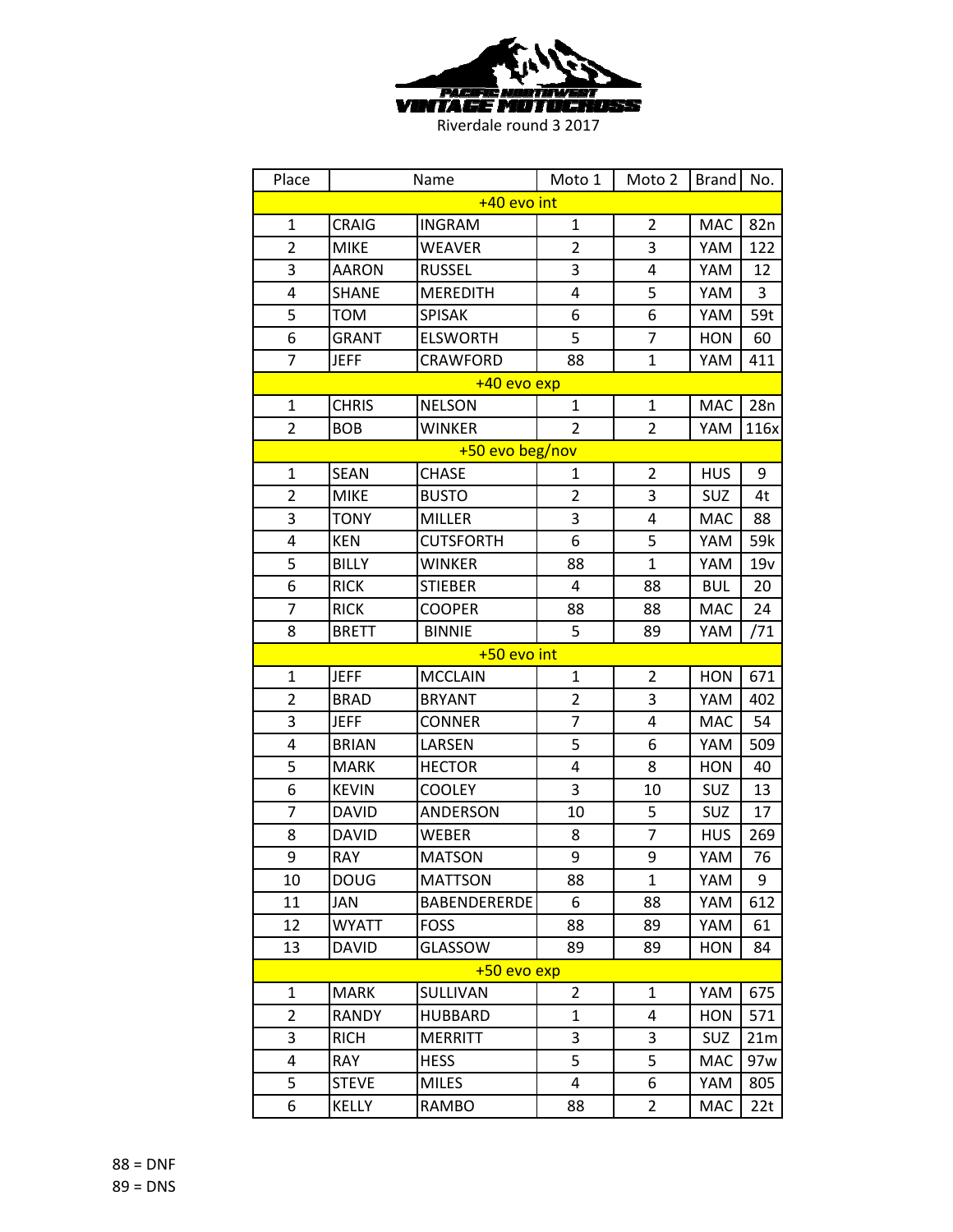

| Place           |                | Name                 | Moto 1         | Moto 2         | <b>Brand</b> | No.             |  |
|-----------------|----------------|----------------------|----------------|----------------|--------------|-----------------|--|
| +60 evo beg/nov |                |                      |                |                |              |                 |  |
| $\mathbf{1}$    | SAM            | <b>FURER</b>         | 1              | 1              | YAM          | /6              |  |
| $\overline{2}$  | <b>WARREN</b>  | <b>CHASE</b>         | $\overline{2}$ | $\overline{2}$ | <b>HUS</b>   | 181             |  |
| 3               | <b>CURT</b>    | <b>RUTHRUFF</b>      | 3              | 4              | <b>HUS</b>   | 256             |  |
| 4               | <b>GARY</b>    | <b>DIEDERICH</b>     | 5              | 3              | <b>HUS</b>   | $d-55$          |  |
| 5               | <b>MICHAEL</b> | <b>CARPENTER</b>     | $\overline{7}$ | 5              | <b>HON</b>   | 330             |  |
| 6               | <b>JOHN</b>    | <b>SCHULLER</b>      | 6              | 88             | MAC          | 23              |  |
|                 |                | +60 evo int          |                |                |              |                 |  |
| $\mathbf{1}$    | <b>DOUG</b>    | <b>MATTSON</b>       | $\overline{2}$ | 1              | YAM          | 9               |  |
| $\overline{2}$  | <b>DAN</b>     | <b>MCCONNELL</b>     | $\mathbf{1}$   | 3              | <b>KAW</b>   | 93              |  |
| 3               | TIM            | <b>KENNEDY</b>       | 3              | $\overline{2}$ | MAC          | 63v             |  |
| 4               | <b>BLAINE</b>  | <b>ELLEDGE</b>       | 4              | 4              | <b>HUS</b>   | 24              |  |
| 5               | <b>RAY</b>     | <b>MATSON</b>        | 6              | 5              | YAM          | 76              |  |
| 6               | JAY            | <b>AITCHESON</b>     | 5              | 6              | OSS          | 55a             |  |
|                 |                | +60 evo exp          |                |                |              |                 |  |
| $\mathbf{1}$    | <b>DENNIS</b>  | <b>KEELE</b>         | $\mathbf{1}$   | $\mathbf{1}$   | YAM          | 61              |  |
| $\overline{2}$  | <b>SKEET</b>   | <b>HISE</b>          | $\overline{2}$ | $\overline{2}$ | YAM          | 00              |  |
| +60 evo beg/nov |                |                      |                |                |              |                 |  |
| $\mathbf{1}$    | JIM            | <b>MERCIER</b>       | 4              | 89             | <b>MAC</b>   | 69              |  |
|                 |                | 4-stroke evo beg/nov |                |                |              |                 |  |
| $\mathbf{1}$    | <b>RUSS</b>    | <b>KLATT</b>         | 2              | $\mathbf{1}$   | SUZ          | 115             |  |
| $\overline{2}$  | <b>SEAN</b>    | <b>TREPANIER</b>     | 3              | $\overline{2}$ | <b>HON</b>   | 139             |  |
| 3               | <b>DANE</b>    | <b>KJORNES</b>       | $\mathbf{1}$   | 89             | YAM          | 6               |  |
|                 |                | 4-stroke evo int     |                |                |              |                 |  |
| $\mathbf{1}$    | <b>KEEDEN</b>  | <b>RENION</b>        | $\mathbf{1}$   | $\mathbf{1}$   | <b>HON</b>   | 789             |  |
| $\overline{2}$  | <b>JAN</b>     | BABENDERERDE         | 89             | $\overline{2}$ | YAM          | 612             |  |
|                 |                | 4-stroke evo exp     |                |                |              |                 |  |
| $\mathbf{1}$    | <b>MIKE</b>    | MOHRBACHER           | $\mathbf{1}$   | 1              | <b>HON</b>   | 781             |  |
| $\overline{2}$  | <b>BOBBY</b>   | <b>GRAVELY</b>       | $\overline{2}$ | $\overline{2}$ | <b>HON</b>   | 95              |  |
|                 |                | 125 vintage int      |                |                |              |                 |  |
| $\mathbf{1}$    | <b>CHRIS</b>   | <b>DUTY</b>          | $\mathbf{1}$   | 1              | YAM          | 38              |  |
|                 |                | 125 vintage exp      |                |                |              |                 |  |
| $\mathbf{1}$    | <b>GRAYSON</b> | <b>HART</b>          | 1              | 89             | <b>HON</b>   | 72              |  |
|                 |                | Open vintage exp     |                |                |              |                 |  |
| $\mathbf{1}$    | <b>JERRY</b>   | <b>HEMLEY</b>        | 1              | $\mathbf{1}$   | <b>KAW</b>   | 64 <sub>n</sub> |  |
|                 |                | +40 vintage beg/nov  |                |                |              |                 |  |
| $\mathbf{1}$    | <b>WADE</b>    | <b>BRAGET</b>        | 1              | $\mathbf{1}$   | YAM          | 175             |  |
| $\overline{2}$  | JAY            | <b>LUKIN</b>         | $\overline{2}$ | 89             | HOD          | 211             |  |
|                 |                | +40 vintage int      |                |                |              |                 |  |
| 1               | <b>BRIAN</b>   | <b>POMEROY</b>       | 1              | 1              | <b>BUL</b>   | 57              |  |
| 2               | <b>DAVE</b>    | <b>EDIE</b>          | $\overline{2}$ | 2              | YAM          | 36              |  |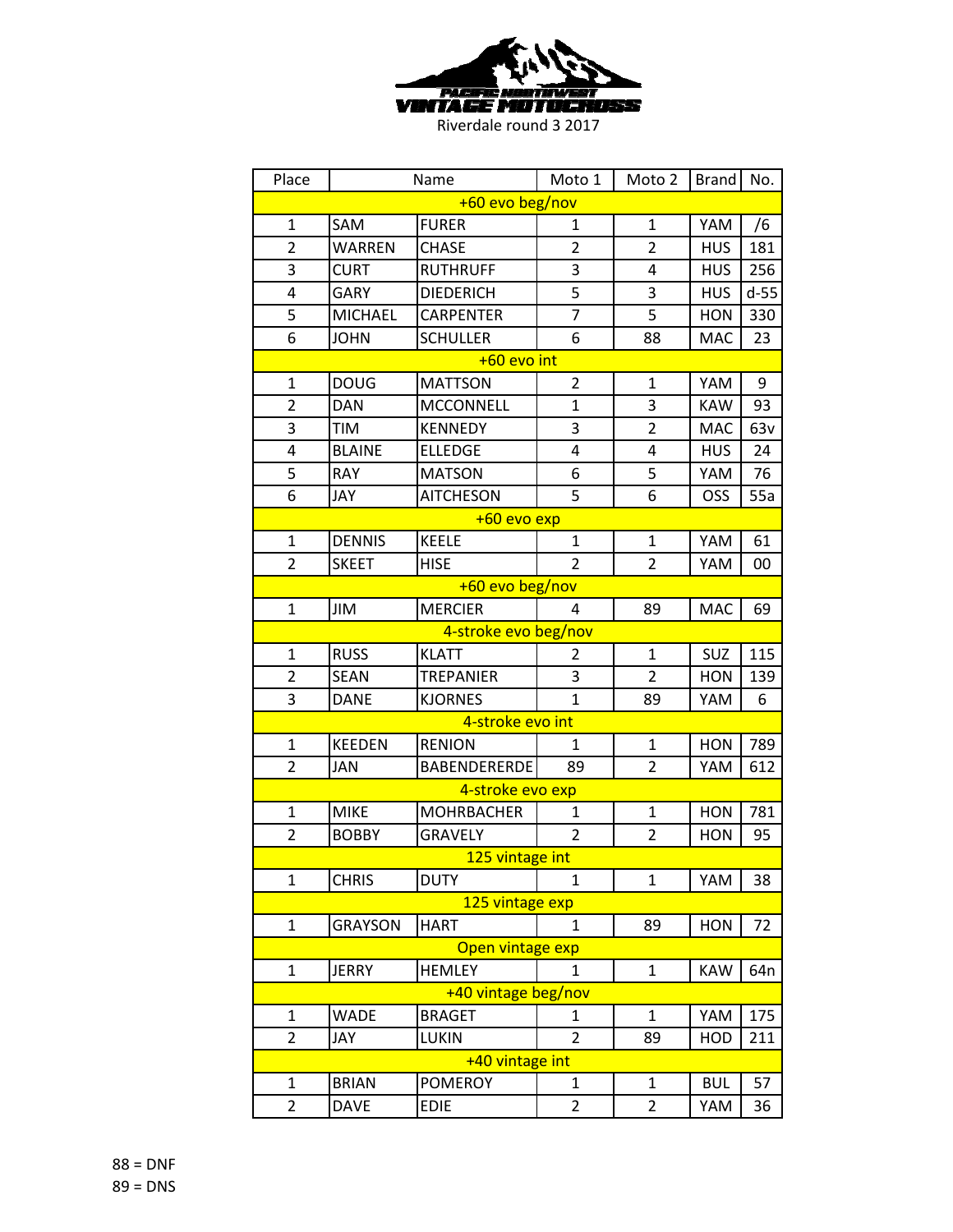

| Place                |                 | Name                        | Moto 1         | Moto 2         | <b>Brand</b> | No.             |  |
|----------------------|-----------------|-----------------------------|----------------|----------------|--------------|-----------------|--|
| 4-stroke vintage exp |                 |                             |                |                |              |                 |  |
| $\mathbf{1}$         | <b>BOBBY</b>    | <b>GRAVELY</b>              | $\mathbf{1}$   | $\mathbf{1}$   | <b>HON</b>   | 95              |  |
|                      |                 | <b>Vintage Open Age int</b> |                |                |              |                 |  |
| $\mathbf{1}$         | <b>NORM</b>     | <b>WRIGHT</b>               | 1              | 1              | <b>HON</b>   | 90 <sub>n</sub> |  |
| +50 vintage beg/nov  |                 |                             |                |                |              |                 |  |
| $\mathbf{1}$         | <b>DAVID</b>    | <b>OSWALT</b>               | $\overline{2}$ | $\mathbf{1}$   | <b>HON</b>   | 44              |  |
| $\overline{2}$       | <b>FORREST</b>  | <b>TOMKINS</b>              | 3              | $\overline{2}$ | <b>KAW</b>   | 33y             |  |
| 3                    | <b>GEORGE</b>   | <b>FULLER</b>               | 5              | 3              | <b>HON</b>   | 7               |  |
| 4                    | <b>JEFF</b>     | ANDERSON                    | 4              | 4              | CAN          | 61              |  |
| 5                    | <b>RICK</b>     | <b>COOPER</b>               | 88             | 5              | <b>HUS</b>   | 24              |  |
| 6                    | <b>SCOTT</b>    | <b>LAUTER</b>               | $\mathbf{1}$   | 89             | SUZ          | 777             |  |
|                      |                 | +50 vintage int             |                |                |              |                 |  |
| $\mathbf{1}$         | <b>DAVID</b>    | GLASSOW                     | $\mathbf{1}$   | $\mathbf{1}$   | <b>HON</b>   | 84              |  |
| $\overline{2}$       | <b>MAT</b>      | <b>WAHLSTROM</b>            | 3              | 2              | <b>CZ</b>    | 507             |  |
| 3                    | <b>CHET</b>     | <b>MALITO</b>               | $\overline{2}$ | 3              | <b>KAW</b>   | 38m             |  |
|                      |                 | +50 vintage exp             |                |                |              |                 |  |
| $\mathbf{1}$         | <b>MARK</b>     | SULLIVAN                    | 1              | $\mathbf{1}$   | <b>CZ</b>    | 675             |  |
| $\overline{2}$       | <b>KELLY</b>    | <b>RAMBO</b>                | $\overline{2}$ | 2              | <b>KAW</b>   | 26              |  |
| 3                    | <b>CLARENCE</b> | <b>GARDNER</b>              | 3              | 3              | <b>HON</b>   | 15              |  |
| 4                    | <b>JERRY</b>    | <b>HEMLEY</b>               | 4              | 89             | <b>KAW</b>   | 64 <sub>n</sub> |  |
|                      |                 | +60 vintage beg/nov         |                |                |              |                 |  |
| $\mathbf{1}$         | PHIL            | <b>PALMER</b>               | 3              | $\mathbf{1}$   | YAM          | 9               |  |
| 2                    | <b>CURT</b>     | <b>RUTHRUFF</b>             | $\overline{1}$ | 3              | <b>HUS</b>   | 256             |  |
| 3                    | <b>GARY</b>     | <b>DIEDERICH</b>            | 4              | $\overline{2}$ | <b>CZ</b>    | $d-55$          |  |
| 4                    | JIM             | <b>MERCIER</b>              | $\overline{2}$ | 6              | <b>MAC</b>   | 69              |  |
| 5                    | LARRY           | LOGSDON                     | 6              | 4              | CAN          | 51              |  |
| 6                    | <b>DENNIS</b>   | <b>RHODES</b>               | 5              | 5              | <b>HUS</b>   | 147             |  |
| 7                    | <b>MICHAEL</b>  | <b>CARPENTER</b>            | 8              | $\overline{7}$ | <b>HON</b>   | 330             |  |
| 8                    | <b>MARTY</b>    | <b>GREGORY</b>              | $\overline{7}$ | 89             | <b>BUL</b>   | 48g             |  |
|                      |                 | +60 vintage int             |                |                |              |                 |  |
| $\mathbf{1}$         | <b>BLAINE</b>   | <b>ELLEDGE</b>              | 3              | $\mathbf{1}$   | <b>HUS</b>   | 24              |  |
| $\overline{2}$       | TIM             | <b>KENNEDY</b>              | $\overline{2}$ | 2              | <b>BUL</b>   | 63v             |  |
| 3                    | <b>NORM</b>     | <b>WRIGHT</b>               | $\mathbf{1}$   | 3              | PEN          | 90 <sub>n</sub> |  |
|                      |                 | +70 vintage beg/nov         |                |                |              |                 |  |
| $\mathbf{1}$         | <b>RICK</b>     | <b>DEFORD</b>               | 1              | 1              | <b>HUS</b>   | 236             |  |
|                      |                 | 100cc vintage beg/nov       |                |                |              |                 |  |
| $\mathbf{1}$         | <b>CHRIS</b>    | <b>ALLEN</b>                | 1              | $\mathbf{1}$   | HOD          | 84 <sub>n</sub> |  |
|                      |                 | Women vintage beg/nov       |                |                |              |                 |  |
| $\mathbf{1}$         | <b>JANET</b>    | <b>WARD</b>                 | 1              | $\mathbf{1}$   | CZ           | 5a              |  |
| $\overline{2}$       | <b>KRISTIN</b>  | <b>KOPPERT</b>              | $\overline{2}$ | $\overline{2}$ | HOD          | 78              |  |
| 3                    | <b>KATHY</b>    | PATTERSON                   | 3              | 3              | <b>HON</b>   | 575             |  |

88 = DNF 89 = DNS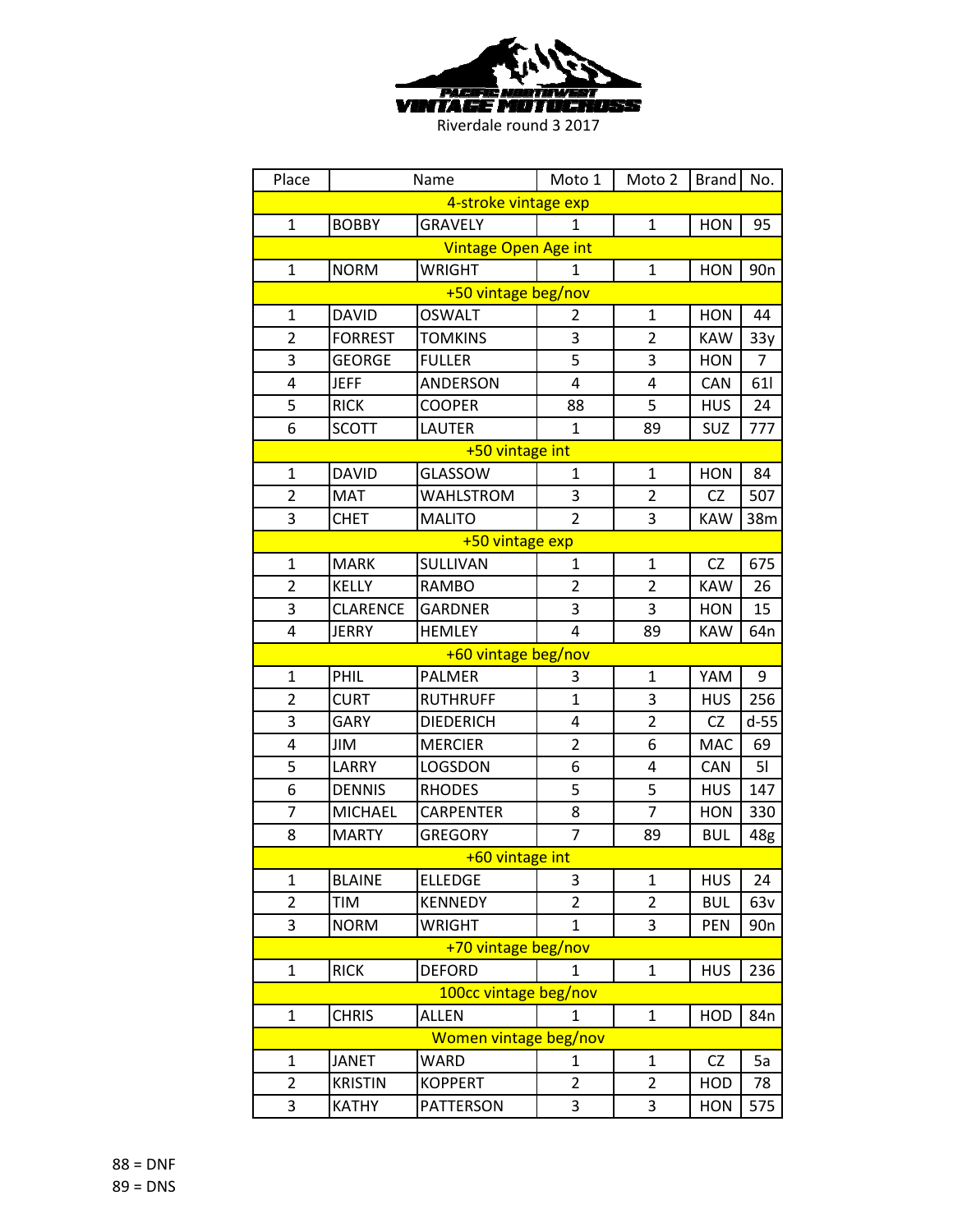

| Place                    |                 | Name                     | Moto 1         | Moto 2         | <b>Brand</b> | No.            |  |
|--------------------------|-----------------|--------------------------|----------------|----------------|--------------|----------------|--|
|                          |                 | 125 vintage beg/nov      |                |                |              |                |  |
| $\mathbf{1}$             | <b>FORREST</b>  | <b>TOMKINS</b>           | 1              | $\overline{2}$ | YAM          | 33y            |  |
| $\overline{2}$           | <b>GEORGE</b>   | <b>FULLER</b>            | 3              | $\mathbf{1}$   | <b>HON</b>   | $\overline{7}$ |  |
| 3                        | <b>JEFF</b>     | <b>ANDERSON</b>          | $\overline{2}$ | 3              | <b>CAN</b>   | 61             |  |
| $\overline{4}$           | ZACHERY         | <b>KOPPERT</b>           | 4              | 4              | SUZ          | 9              |  |
| 5                        | <b>DENNIS</b>   | <b>RHODES</b>            | $\overline{1}$ | $\mathbf{1}$   | <b>HUS</b>   | 147            |  |
| 6                        | <b>MICHAEL</b>  | <b>CARPENTER</b>         | $\overline{2}$ | $\overline{2}$ | <b>HON</b>   | 330            |  |
| $\overline{7}$           | <b>SPENCER</b>  | <b>FORTNER</b>           | 3              | 89             | YAM          | 67             |  |
|                          |                 | 250 vintage int          |                |                |              |                |  |
| $\mathbf{1}$             | <b>CURT</b>     | <b>SNIDER</b>            | 1              | $\mathbf{1}$   | <b>HON</b>   | 221            |  |
| $\overline{2}$           | <b>MAT</b>      | <b>WAHLSTROM</b>         | $\overline{2}$ | 2              | <b>CZ</b>    | 507            |  |
| 3                        | <b>DAVE</b>     | <b>EDIE</b>              | 3              | 3              | YAM          | 36             |  |
|                          |                 | 250 vintage exp          |                |                |              |                |  |
| $\mathbf{1}$             | <b>CLARENCE</b> | <b>GARDNER</b>           | 1              | $\mathbf{1}$   | <b>HON</b>   | 15             |  |
|                          |                 | Inter-Am int             |                |                |              |                |  |
| $\mathbf{1}$             | <b>MARK</b>     | <b>HECTOR</b>            | $\mathbf{1}$   | $\mathbf{1}$   | <b>MAC</b>   | 40             |  |
| Inter-Am beg/nov         |                 |                          |                |                |              |                |  |
| $\mathbf{1}$             | <b>RICK</b>     | <b>DEFORD</b>            | 1              | $\mathbf{1}$   | YAM          | 236            |  |
| 4-stroke vintage beg/nov |                 |                          |                |                |              |                |  |
| $\mathbf{1}$             | <b>CHRIS</b>    | <b>ALLEN</b>             | 1              | $\mathbf{1}$   | <b>HON</b>   | 49u            |  |
|                          |                 | Vintage Open Age beg/nov |                |                |              |                |  |
| $\mathbf{1}$             | <b>MICHAEL</b>  | <b>CARPENTER</b>         | 1              | $\mathbf{1}$   | <b>HON</b>   | 330            |  |
|                          |                 | <b>Unlimited int</b>     |                |                |              |                |  |
| $\mathbf{1}$             | <b>JASON</b>    | <b>BROGOITTI</b>         | 1              | 1              | <b>HON</b>   | 515            |  |
| $\overline{2}$           | <b>TOM</b>      | <b>HALL</b>              | $\overline{2}$ | 2              | <b>HON</b>   | 66             |  |
| 3                        | <b>TIM</b>      | <b>SCHWAB</b>            | 3              | 3              | <b>HON</b>   | /84            |  |
| 4                        | <b>JORDON</b>   | <b>WOODWORTH</b>         | 4              | 4              | <b>MAC</b>   | 24             |  |
|                          |                 | <b>Unlimited exp</b>     |                |                |              |                |  |
| $\mathbf{1}$             | <b>MIKE</b>     | <b>MOHRBACHER</b>        | $\mathbf{1}$   | $\overline{2}$ | YAM          | 781            |  |
| $\overline{2}$           | <b>SKEET</b>    | <b>HISE</b>              | 89             | $\mathbf{1}$   | YAM          | 00             |  |
|                          |                 | <b>Trans-Am int</b>      |                |                |              |                |  |
| $\mathbf{1}$             | <b>BRIAN</b>    | <b>STOREY</b>            | $\mathbf{1}$   | $\mathbf{1}$   | SUZ          | 84             |  |
| $\overline{2}$           | JAY             | <b>AITCHESON</b>         | 3              | $\overline{2}$ | OSS          | 55a            |  |
| 3                        | <b>MARK</b>     | <b>HECTOR</b>            | $\overline{2}$ | 89             | MAC          | 40             |  |
| 4                        | <b>MARK</b>     | <b>SWART</b>             | 89             | 3              | SUZ          | 56             |  |
|                          |                 | <b>Trans-Am</b> exp      |                |                |              |                |  |
| $\mathbf{1}$             | <b>BOBBY</b>    | <b>GRAVELY</b>           | $\mathbf{1}$   | $\mathbf{1}$   | <b>HON</b>   | 95             |  |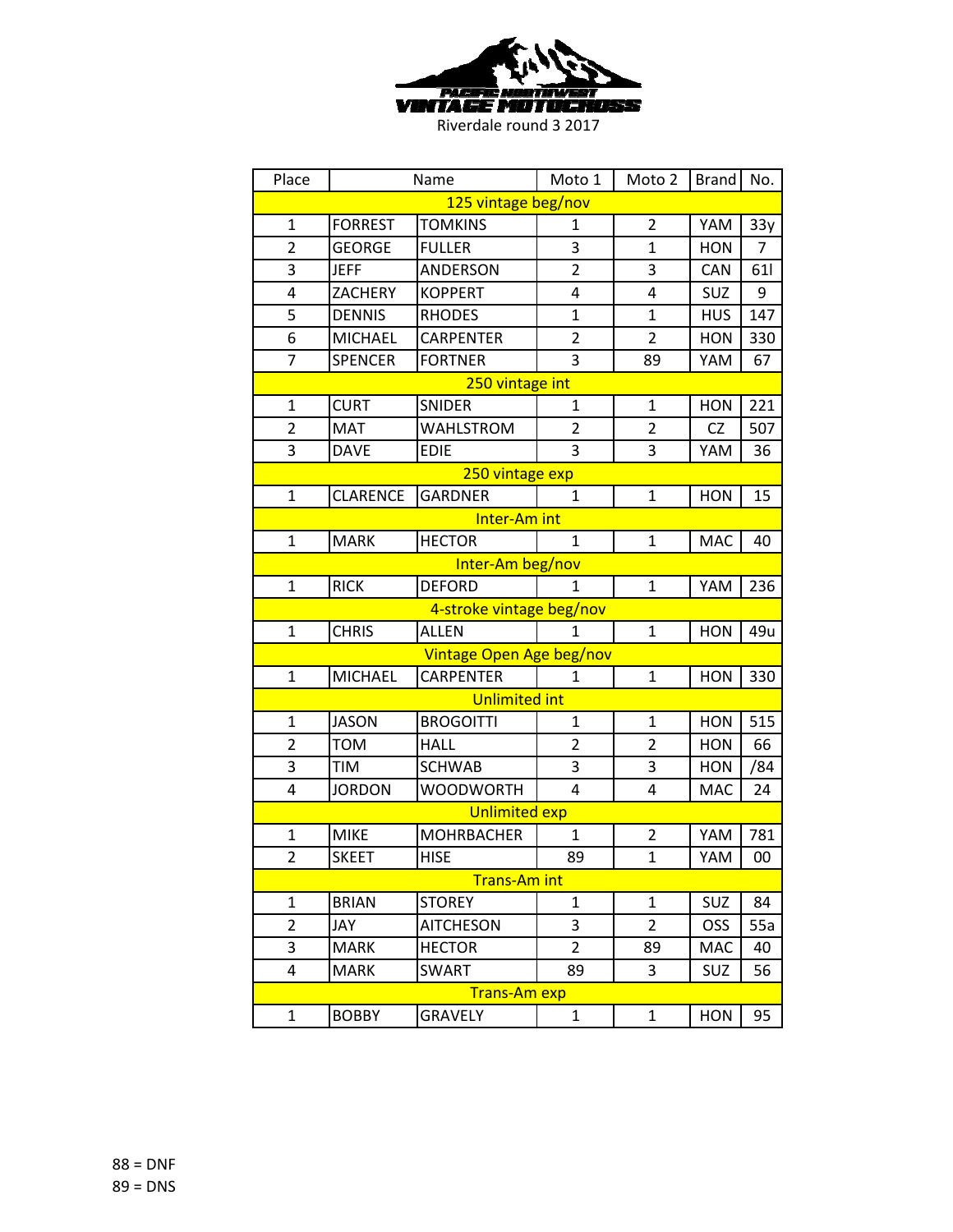

| Place          |                             | Name                        | Moto 1         | Moto 2         | <b>Brand</b> | No. |  |  |
|----------------|-----------------------------|-----------------------------|----------------|----------------|--------------|-----|--|--|
|                |                             | <b>Revolution 1 Beg/Nov</b> |                |                |              |     |  |  |
| $\mathbf{1}$   | SAM                         | <b>FURER</b>                | $\mathbf{1}$   | $\mathbf{1}$   | YAM          | 6   |  |  |
| $\overline{2}$ | <b>RORY</b>                 | <b>EDMONSON</b>             | $\overline{2}$ | 3              | <b>HON</b>   | 81  |  |  |
| 3              | LUKE                        | <b>CHASE</b>                | 5              | $\overline{2}$ | <b>HUS</b>   | 18  |  |  |
| 4              | <b>VANCE</b>                | <b>KINCHEN</b>              | $\overline{3}$ | 4              | <b>HON</b>   | 17  |  |  |
| 5              | <b>STEPHEN</b>              | <b>CHASE</b>                | 4              | 5              | <b>HUS</b>   | 64  |  |  |
| 6              | <b>AARON</b>                | <b>NEWSOM</b>               | 6              | 6              | <b>HON</b>   | 8   |  |  |
|                |                             | <b>Revolution 1 Int</b>     |                |                |              |     |  |  |
| $\mathbf{1}$   | <b>MARK</b>                 | <b>SWART</b>                | $\mathbf{1}$   | $\mathbf{1}$   | <b>HON</b>   | 56  |  |  |
| $\overline{2}$ | <b>JEFF</b>                 | <b>CRAWFORD</b>             | $\overline{2}$ | $\overline{2}$ | YAM          | 411 |  |  |
| 3              | <b>WYATT</b>                | <b>FOSS</b>                 | 3              | 3              | YAM          | 44  |  |  |
| 4              | <b>TOM</b>                  | <b>HALL</b>                 | 4              | 4              | <b>HON</b>   | 66  |  |  |
| 5              | <b>PETE</b>                 | <b>HARSIN</b>               | 6              | 5              | <b>KAW</b>   | 72  |  |  |
| 6              | <b>TIM</b>                  | <b>SCHWAB</b>               | 5              | 88             | <b>HON</b>   | 86  |  |  |
| 7              | <b>LENNY</b>                | <b>SCHWAB</b>               | 88             | 88             | <b>HON</b>   | 46  |  |  |
|                |                             | <b>Revolution 2 Exp</b>     |                |                |              |     |  |  |
| $\mathbf{1}$   | <b>GRAYSON</b>              | <b>HART</b>                 | 1              | $\mathbf{1}$   | <b>HON</b>   | 57  |  |  |
| $\overline{2}$ | <b>RANDY</b>                | <b>HUBBARD</b>              | $\overline{2}$ | 3              | <b>KAW</b>   | 571 |  |  |
| 3              | <b>KELLY</b>                | YOUNG                       | 4              | $\overline{2}$ | <b>HON</b>   | 5x  |  |  |
| 4              | <b>STEVE</b>                | <b>MILES</b>                | 3              | 5              | YAM          | 805 |  |  |
| 5              | <b>BAILEY</b>               | <b>COOKSON</b>              | 88             | 4              | <b>HON</b>   | 63  |  |  |
|                | <b>Revolution 2 Beg/Nov</b> |                             |                |                |              |     |  |  |
| $\mathbf{1}$   | <b>WADE</b>                 | <b>BRAGET</b>               | 2              | $\mathbf{1}$   | <b>HON</b>   | 175 |  |  |
| $\overline{2}$ | <b>REED</b>                 | <b>EVANS</b>                | $\overline{1}$ | $\overline{2}$ | <b>HON</b>   | 34  |  |  |
| 3              | <b>DAVID</b>                | <b>OSWALT</b>               | 3              | $\overline{4}$ | <b>HON</b>   | 44  |  |  |
| 4              | <b>CHARLIE</b>              | <b>WAIT</b>                 | 5              | 3              | <b>HON</b>   | 217 |  |  |
| 5              | TIM                         | <b>GREAVES</b>              | 4              | 5              | YAM          | 9   |  |  |